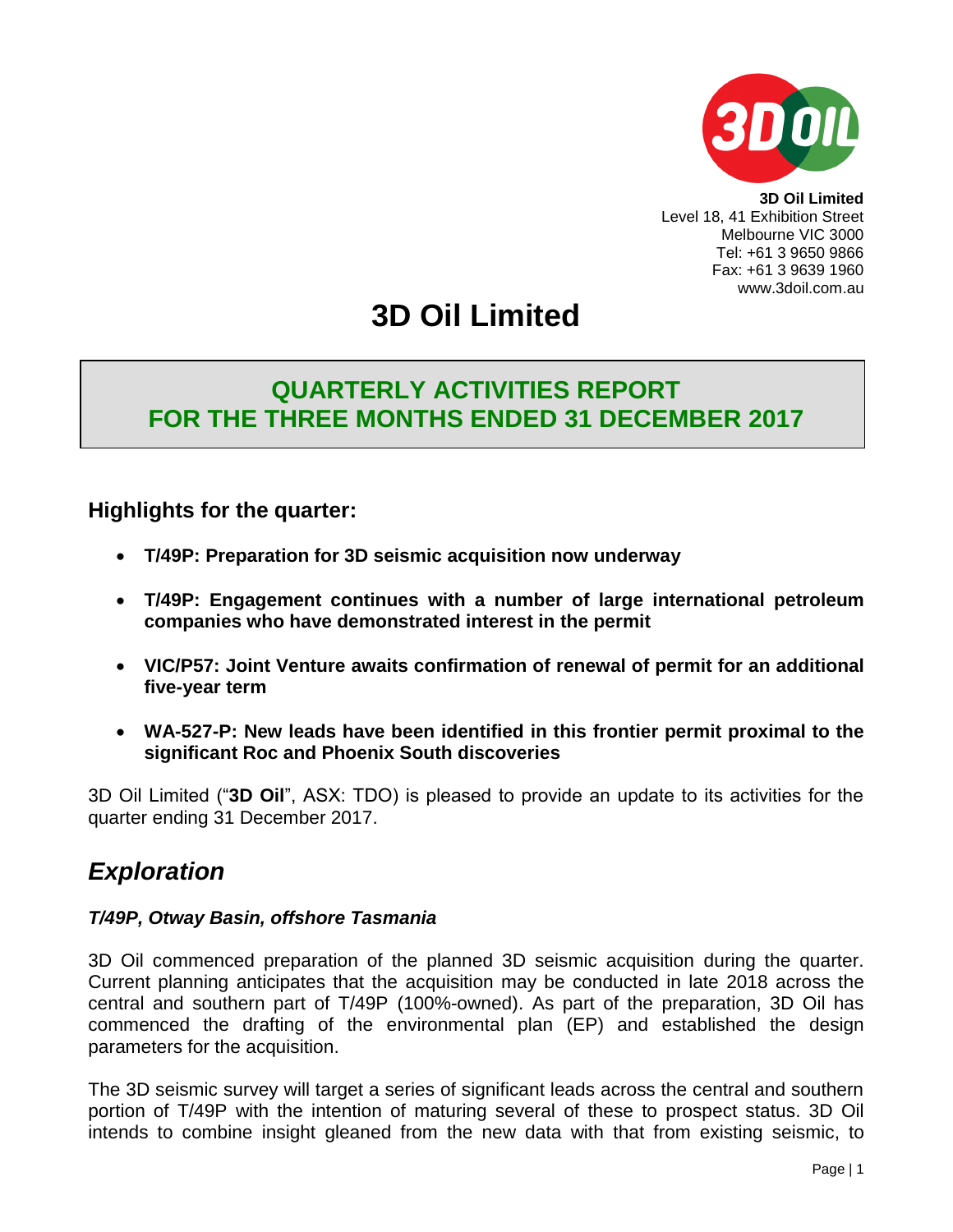determine the location of the exploration well planned for the 2019 calendar year, subject to funding and securing a suitable exploration partner.

One of the key leads to be targeted by the seismic program is the **Harbinger** lead, supported by a Type III AVO anomaly indicative of gas. Independent analysis has estimated that **Harbinger** contains 790 BCF of Prospective Resources; however, this analysis was constrained by broadly spaced, decade old 2D seismic data. The upcoming 3D seismic acquisition may allow 3D Oil to more definitively understand the size of the prospective gas resource and allow for accurate drill planning.

Another potential target for 3D seismic acquisition is the **Seal Rocks** lead, with a Best Estimate Prospective Resource of over 4 TCF. **Seal Rocks** is also constrained by widely spaced grid of 2D seismic and requires modern 3D data to asses more accurately.



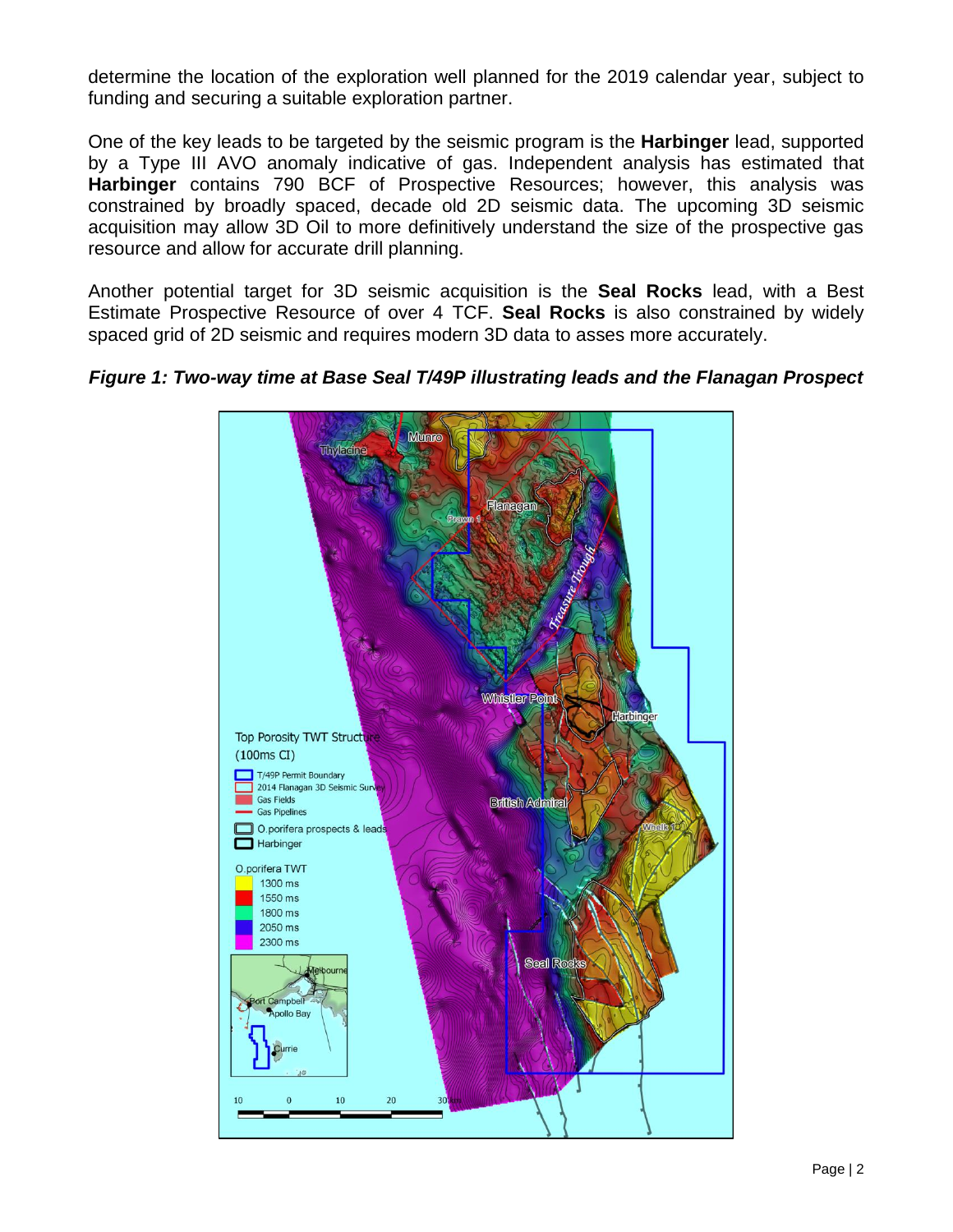3D Oil holds a 100% interest in the T/49P exploration permit, which covers 4,960 km<sup>2</sup> of the strategic offshore Otway Basin. The permit is located adjacent to the producing Thylacine and Geographe gas fields (100% owned by Beach Energy Limited (ASX: BPT)). The company continues to engage with a number of large international petroleum companies interested in contributing significant investment to the project, while discussions progress under confidentiality agreements.

The Otway Basin represents an area of significant exploration and development activity due to the need to supply gas to a starved domestic market. There are several exploration and development activities expected to commence in the Otway Basin across 2018 which are relevant to 3D Oil's T/49P project. Beach Energy, one of the most significant operators in the basin, has recently announced that it is progressing towards Final Investment Decision (FID) for drilling Geographe-3, Thylacine North-1 and Thylacine West-1 wells as part of the FY19 integrated Otway campaign (refer to the Lattice Energy acquisition presentation released 28 September 2017). The Thylacine field commenced production in 2008 via an offshore platform and subsea pipeline.

| Location               | <b>Status</b> | Low  | <b>Best</b> | High  |
|------------------------|---------------|------|-------------|-------|
| Flanagan               | Prospect      | 0.53 | 1.34        | 2.74  |
| Munro (T/49P Part)     | Lead          | 0.04 | 0.19        | 0.57  |
| <b>Whistler Point</b>  | Lead          | 0.82 | 2.04        | 8.95  |
| <b>British Admiral</b> | Lead          | 0.37 | 1.03        | 4.45  |
| <b>Seal Rocks</b>      | Lead          | 0.95 | 4.64        | 10.64 |
| <b>Harbinger</b>       | Lead          | 0.33 | 0.79        | 1.43  |
| <b>T/49P Total</b>     |               | 3.04 | 10.03       | 28.77 |

### **Table 1: T/49P Prospective Resource Estimate (TCF) Recoverable Gas**

### *VIC/P57, Gippsland Basin, offshore Victoria*

3D Oil has a 24.9% interest in the VIC/P57 exploration permit in the offshore Gippsland Basin with Joint Venture ("**JV**") partner and operator Hibiscus Petroleum.

3D Oil, as technical adviser to the operator recently completed a prospectivity and risking assessment. This analysis was focused on assessing the remaining commercial potential of VIC/P57 and determining the areas of the permit that warrant renewal.

As a result of the analysis, 3D Oil determined and approved a renewal area which contains six leads and prospects. The highest value of these include Felix, a classic, low-risk Upper Latrobe Group oil and gas target and Pointer, a Type II AVO supported gas prospect with a Best Estimate Prospective resource of 235 BCF. Pointer is located in an area of shallow water, close to existing infrastructure and optimally positioned to contribute much needed gas to the domestic market.

The Joint Venture applied to renew the permit with the National Offshore Petroleum Titles Administrator (NOPTA) in September of 2017 for a further 5-year tenure. The program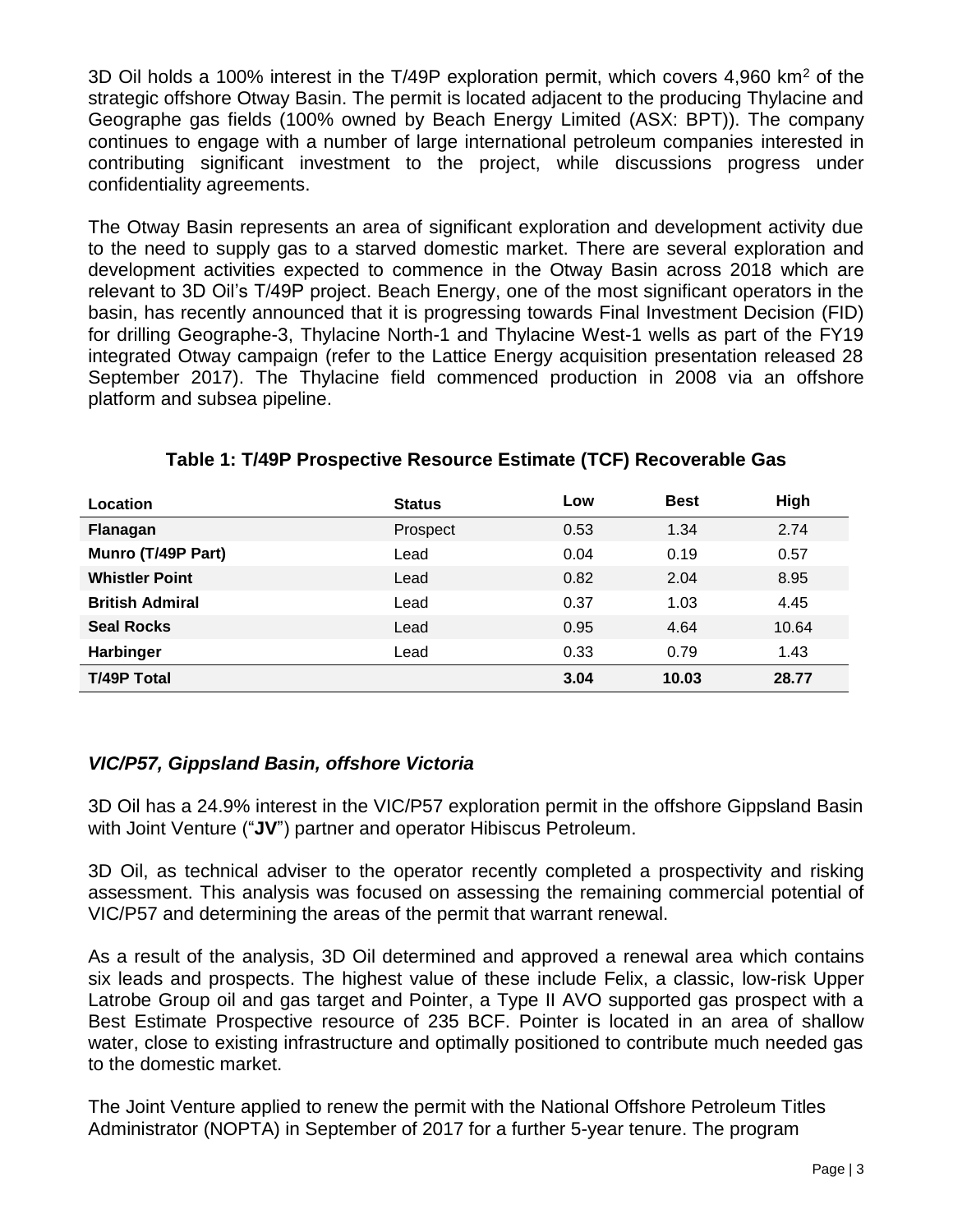includes minor but, high impact and carefully designed work commitments including state-ofthe-art reprocessing of the 3D seismic data covering the permit.

The primary term of the renewal period, the first 3 years, is designed to de-risk and high grade the prospect inventory in order to ultimately mature identified prospects, Felix and Pointer to 'drill-ready' while identifying and previously undetected gas prospects. The secondary work commitments will involve drilling a carefully selected prospect from the inventory.



**Figure 2: Top Latrobe Depth**

**Table 2: VIC/P57 Prospective Resources Estimate (MMbbls) Recoverable Oil**

| Location             | <b>Status</b> | Low  | <b>Best</b> | High |
|----------------------|---------------|------|-------------|------|
| <b>Felix</b>         | Prospect      | 6.8  | 15.9        | 26.9 |
| <b>Salsa</b>         | Lead          | 10.7 | 15.1        | 20.6 |
| <b>Nicholson</b>     | Lead          | 3.4  | 7.9         | 14.7 |
| <b>Scooter</b>       | Lead          | 0.5  | 1.2         | 2.3  |
| <b>VIC/P57 Total</b> |               | 21.4 | 40.1        | 64.5 |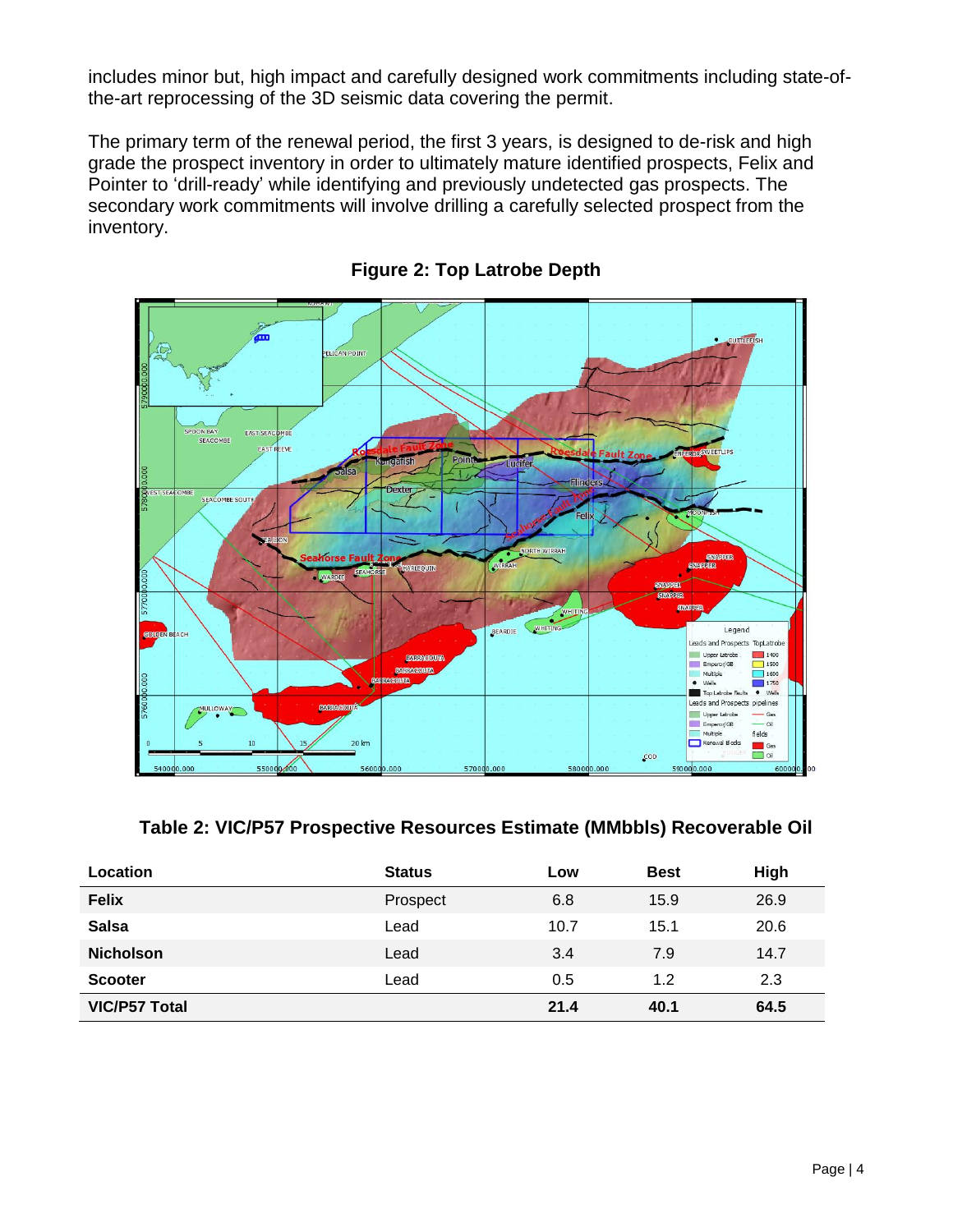| Table 3: VIC/P57 Prospective Resource Estimate (BCF) Recoverable Gas |  |  |  |  |  |  |
|----------------------------------------------------------------------|--|--|--|--|--|--|
|----------------------------------------------------------------------|--|--|--|--|--|--|

| Location       | <b>Status</b> | Low   | <b>Best</b> | <b>High</b> |
|----------------|---------------|-------|-------------|-------------|
| <b>Pointer</b> | Prospect      | 140.1 | 235.3       | 364.9       |
| <b>Dexter</b>  | Lead          | 37.0  | 132.0       | 259.1       |
| VIC/P57 Total  |               | 177.1 | 367.2       | 624.0       |

#### *WA-527-P, Roebuck Basin, offshore Western Australia*

During the quarter 3D Oil continued to review the prospectivity of the 100% held WA-527-P permit with geophysical mapping and petroleum systems analysis. This review has so far resulted in uncovering an array of new leads previously not recognized during the gazettal period.

The analysis continues but, so far has revealed the strong possibility of a high potential petroleum play involving elements of both the Paleozoic and Mesozoic sections. A series of leads have been identified at multiple levels, so far all are considered prospective for oil. Some of these include atoll and pinnacle reef features within the Paleozoic while other include more traditional traps involving high quality reservoir sands within the Jurassic and Triassic.

WA-527-P is large, covering an area of over 6,500km<sup>2</sup> and is constrained by a sparse grid of open-file 2D seismic data. A frontier exploration province such as this provides a unique opportunity for TDO and a potential partner to add significant value to the area by acquiring modern and high quality geophysical data that will contribute critical insight to this potentially prolific hydrocarbon province.

TDO intends to open WA-527-P to the farm-out market in the coming months, at a time when the asset will be best placed to attract investors looking to take advantage of a recovering oil price.

#### **Petroleum Tenement Holdings**

As at 31 December 2017, 3D Oil's petroleum tenement holdings were:

| <b>Tenement and Location</b>                           | <b>Beneficial interest</b><br>at 30 Sep 2017 | <b>Beneficial interest</b><br>acquired / (disposed) | <b>Beneficial interest at</b><br>31 Dec 2017 |
|--------------------------------------------------------|----------------------------------------------|-----------------------------------------------------|----------------------------------------------|
| <b>VIC/P57</b><br><b>Offshore Gippsland Basin, VIC</b> | 24.9%                                        | nil                                                 | 24.9%                                        |
| <b>T/49P</b><br><b>Offshore Otway Basin, TAS</b>       | 100%                                         | nil                                                 | 100%                                         |
| <b>WA-527-P</b><br><b>Offshore Roebuck Basin, WA</b>   | 100%                                         | nil                                                 | 100%                                         |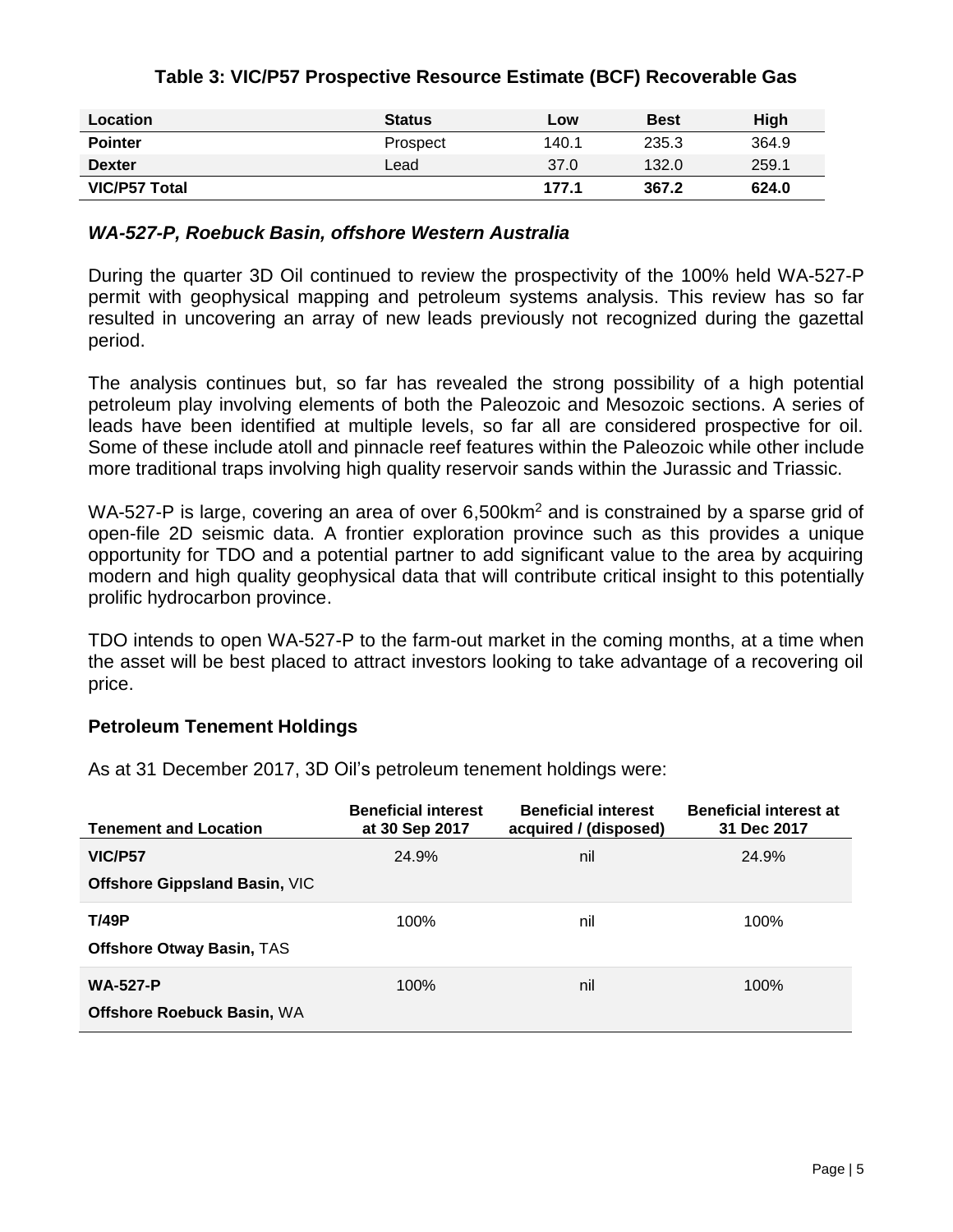#### **Qualified Petroleum Reserves and Resources Evaluator Statement**

The Prospective Resources estimates in this release are based on, and fairly represent, information and supporting documents prepared by, or under the supervision of Dr David Briguglio, who is employed full-time by 3D Oil Limited as Chief Geoscientist. He holds a BSc.Hons and PhD in Petroleum Geoscience and has been practicing as a Petroleum Geoscientist for 8 years. Dr Briguglio is qualified in accordance with ASX listing rule 5.41 and has consented in writing to the inclusion of the information in the form and context in which it appears.

#### **Prospective Resources**

The estimates have been prepared by the company in accordance with the definitions and guidelines set forth in the Petroleum Resources Management System, 2011 approved by the Society of Petroleum Engineer. Prospective Resource estimates are for recoverable volumes and unless otherwise stated this report quotes Best Estimates and gross volumes. The estimates are unrisked and have not been adjusted for both an associated chance of discovery and a chance of development.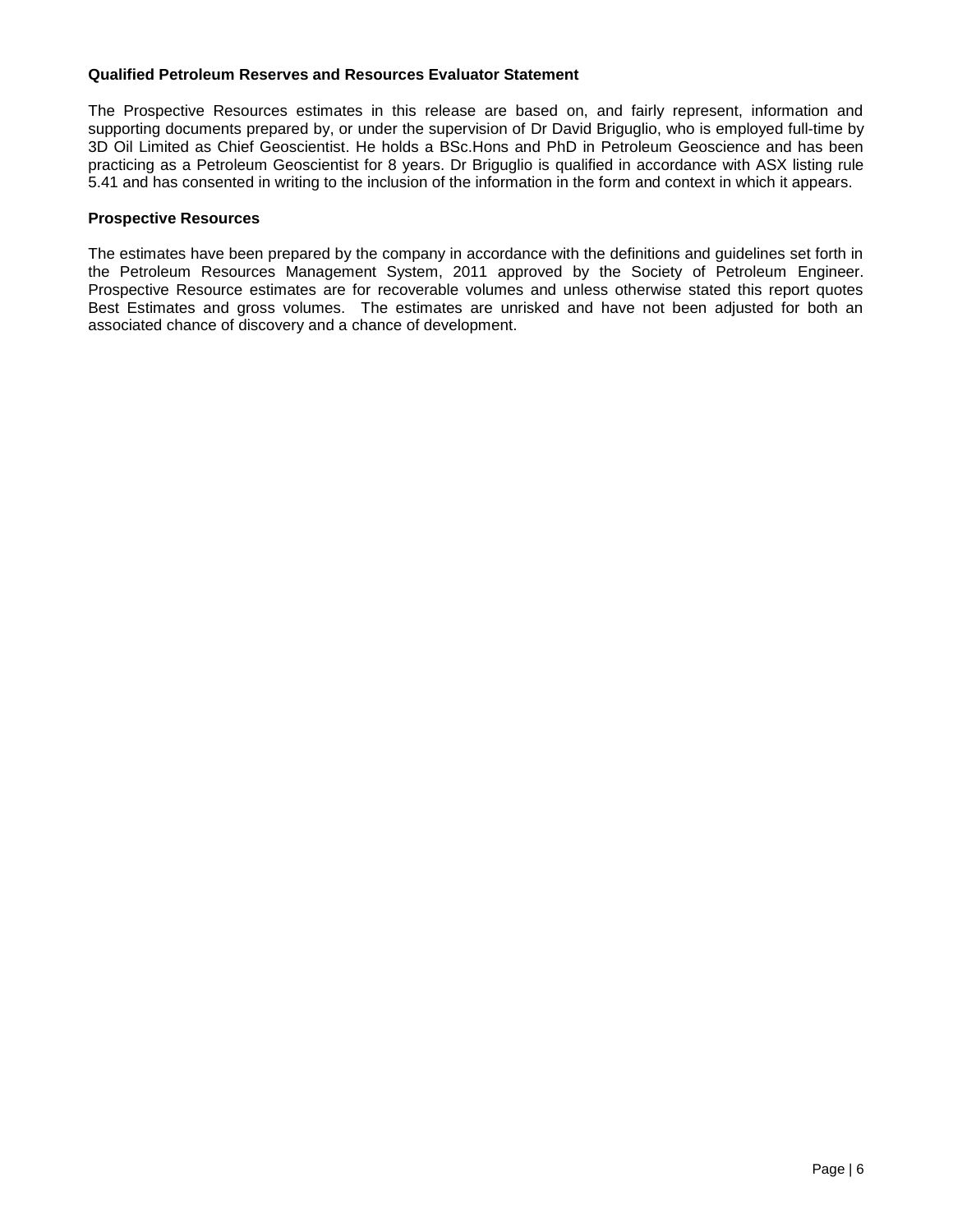*+Rule 5.5*

# **Appendix 5B**

# **Mining exploration entity and oil and gas exploration entity quarterly report**

Introduced 01/07/96 Origin Appendix 8 Amended 01/07/97, 01/07/98, 30/09/01, 01/06/10, 17/12/10, 01/05/13, 01/09/16

| Name of entity |                                   |
|----------------|-----------------------------------|
| 3D OIL LIMITED |                                   |
|                |                                   |
| <b>ABN</b>     | Quarter ended ("current quarter") |

|     | <b>Consolidated statement of cash flows</b>       | <b>Current quarter</b><br>\$A'000 | Year to date (6<br>months)<br>\$A'000 |
|-----|---------------------------------------------------|-----------------------------------|---------------------------------------|
| 1.  | <b>Cash flows from operating activities</b>       |                                   |                                       |
| 1.1 | Receipts from customers                           |                                   |                                       |
| 1.2 | Payments for                                      |                                   |                                       |
|     | exploration & evaluation<br>(a)                   | (54)                              | (137)                                 |
|     | development<br>(b)                                |                                   |                                       |
|     | production<br>(c)                                 |                                   |                                       |
|     | staff costs<br>(d)                                | (127)                             | (189)                                 |
|     | administration and corporate costs<br>(e)         | (116)                             | (286)                                 |
| 1.3 | Dividends received (see note 3)                   |                                   |                                       |
| 1.4 | Interest received                                 | 14                                | 19                                    |
| 1.5 | Interest and other costs of finance paid          |                                   |                                       |
| 1.6 | Income taxes paid                                 |                                   |                                       |
| 1.7 | Research and development refunds                  |                                   |                                       |
| 1.8 | Other (provide details if material)               |                                   |                                       |
| 1.9 | Net cash from / (used in) operating<br>activities | (283)                             | (593)                                 |

|     | Cash flows from investing activities |   |  |
|-----|--------------------------------------|---|--|
| 2.1 | Payments to acquire:                 |   |  |
|     | property, plant and equipment<br>(a) |   |  |
|     | tenements (see item 10)<br>(b)       |   |  |
|     | investments<br>(C)                   | - |  |
|     | other non-current assets<br>(d)      |   |  |

+ See chapter 19 for defined terms

*1 September 2016* Page 1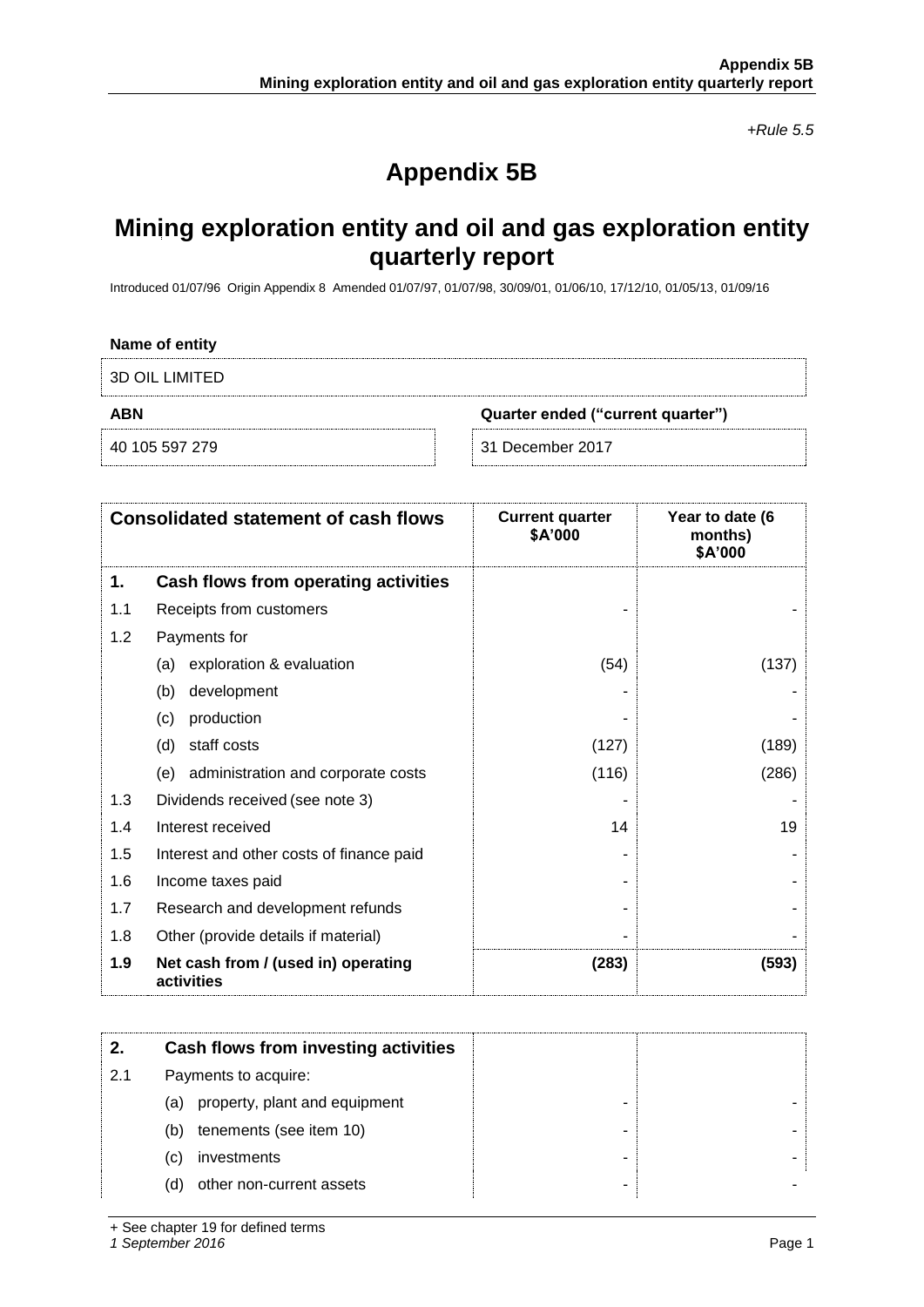|     | <b>Consolidated statement of cash flows</b>       | <b>Current quarter</b><br>\$A'000 | Year to date (6<br>months)<br>\$A'000 |
|-----|---------------------------------------------------|-----------------------------------|---------------------------------------|
| 2.2 | Proceeds from the disposal of:                    |                                   |                                       |
|     | property, plant and equipment<br>(a)              |                                   |                                       |
|     | tenements (see item 10)<br>(b)                    |                                   |                                       |
|     | investments<br>(c)                                |                                   |                                       |
|     | other non-current assets<br>(d)                   |                                   |                                       |
| 2.3 | Cash flows from loans to other entities           |                                   |                                       |
| 2.4 | Dividends received (see note 3)                   |                                   |                                       |
| 2.5 | Other: (cash on deposits)                         |                                   | 1,000                                 |
| 2.6 | Net cash from / (used in) investing<br>activities |                                   | 1,000                                 |

| 3.   | Cash flows from financing activities                                           |  |
|------|--------------------------------------------------------------------------------|--|
| 3.1  | Proceeds from issues of shares                                                 |  |
| 3.2  | Proceeds from issue of convertible notes                                       |  |
| 3.3  | Proceeds from exercise of share options                                        |  |
| 3.4  | Transaction costs related to issues of<br>shares, convertible notes or options |  |
| 3.5  | Proceeds from borrowings                                                       |  |
| 3.6  | Repayment of borrowings                                                        |  |
| 3.7  | Transaction costs related to loans and<br>borrowings                           |  |
| 3.8  | Dividends paid                                                                 |  |
| 3.9  | Other (provide details if material)                                            |  |
| 3.10 | Net cash from / (used in) financing<br>activities                              |  |

| 4.  | Net increase / (decrease) in cash and<br>cash equivalents for the period |       |       |
|-----|--------------------------------------------------------------------------|-------|-------|
| 4.1 | Cash and cash equivalents at beginning of<br>period                      | 1,994 | 1,304 |
| 4.2 | Net cash from / (used in) operating<br>activities (item 1.9 above)       | (283) | (593) |
| 4.3 | Net cash from / (used in) investing activities<br>(item 2.6 above)       |       | 1,000 |
| 4.4 | Net cash from / (used in) financing activities<br>item 3.10 above)       |       |       |
| 4.5 | Effect of movement in exchange rates on<br>cash held                     |       |       |
| 4.6 | Cash and cash equivalents at end of<br>period                            | 1,711 | 1.711 |

+ See chapter 19 for defined terms

*1 September 2016* Page 2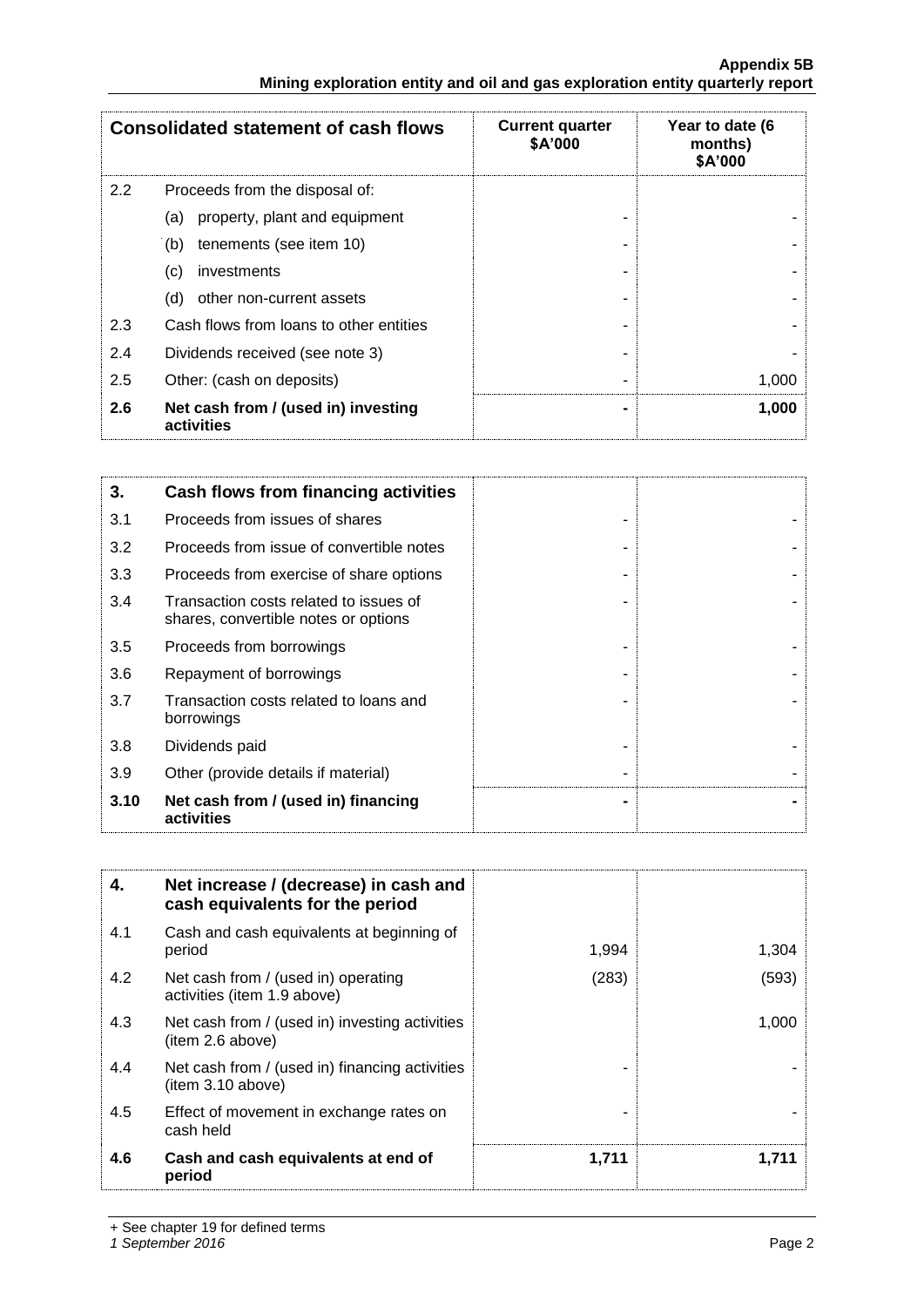| 5.  | Reconciliation of cash and cash<br>equivalents<br>at the end of the quarter (as shown in the<br>consolidated statement of cash flows) to the<br>related items in the accounts | <b>Current quarter</b><br>\$A'000 | <b>Previous quarter</b><br>\$A'000 |
|-----|-------------------------------------------------------------------------------------------------------------------------------------------------------------------------------|-----------------------------------|------------------------------------|
| 5.1 | <b>Bank balances</b>                                                                                                                                                          | 1,500                             | 783                                |
| 5.2 | Call deposits                                                                                                                                                                 | 117                               | 1,117                              |
| 5.3 | <b>Bank overdrafts</b>                                                                                                                                                        |                                   |                                    |
| 5.4 | Other - Bank Guarantee                                                                                                                                                        | 94                                | 94                                 |
| 5.5 | Cash and cash equivalents at end of<br>quarter (should equal item 4.6 above)                                                                                                  | 1,711                             | 1,994                              |

| 6.  | Payments to directors of the entity and their associates                                                    | <b>Current quarter</b><br><b>\$A'000</b> |  |
|-----|-------------------------------------------------------------------------------------------------------------|------------------------------------------|--|
| 6.1 | Aggregate amount of payments to these parties included in item 1.2                                          | 137                                      |  |
| 6.2 | Aggregate amount of cash flow from loans to these parties included<br>in item 2.3                           |                                          |  |
| 6.3 | Include below any explanation necessary to understand the transactions included in<br>items $6.1$ and $6.2$ |                                          |  |
|     |                                                                                                             |                                          |  |

Salaries, superannuation, consulting fees and Director's fees paid to directors and related entities during the December 2017 quarter.

| 7. | Payments to related entities of the entity and their |
|----|------------------------------------------------------|
|    | associates                                           |

7.1 Aggregate amount of payments to these parties included in item 1.2 7.2 Aggregate amount of cash flow from loans to these parties included

| <b>Current quarter</b><br>\$A'000 |
|-----------------------------------|
|                                   |
|                                   |

in item 2.3 7.3 Include below any explanation necessary to understand the transactions included in

items 7.1 and 7.2

-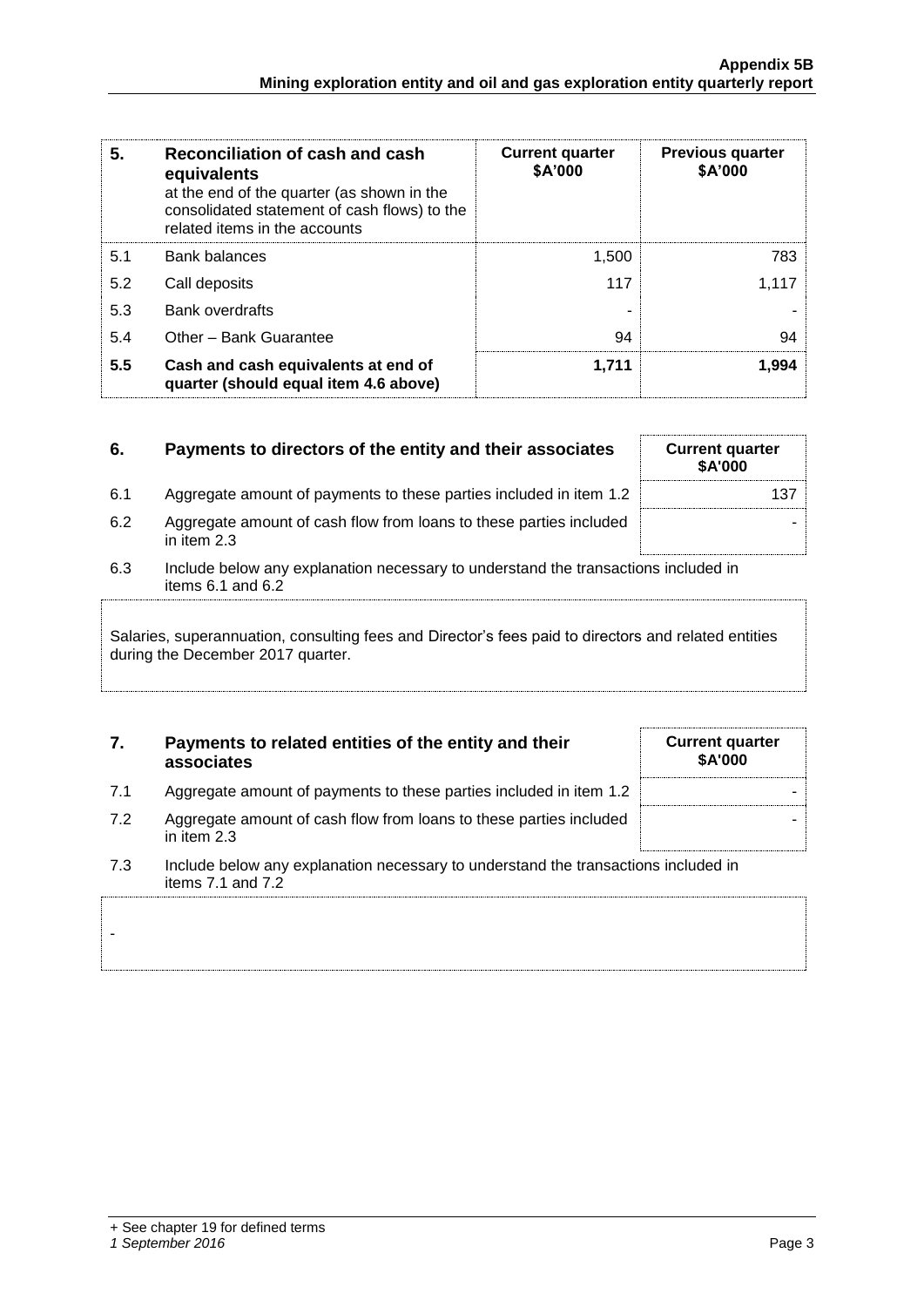| 8.             | <b>Financing facilities available</b><br>Add notes as necessary for an<br>understanding of the position | <b>Total facility amount</b><br>at quarter end<br>\$A'000 | Amount drawn at<br>quarter end<br>\$A'000 |  |
|----------------|---------------------------------------------------------------------------------------------------------|-----------------------------------------------------------|-------------------------------------------|--|
| 8.1            | Loan facilities                                                                                         |                                                           |                                           |  |
| 8.2            | Credit standby arrangements                                                                             | -                                                         |                                           |  |
| 8.3            | Other (please specify)                                                                                  | -                                                         |                                           |  |
| O <sub>A</sub> | lpolude helew a deserintion of each foojity above including the lender, interest rate and               |                                                           |                                           |  |

8.4 Include below a description of each facility above, including the lender, interest rate and whether it is secured or unsecured. If any additional facilities have been entered into or are proposed to be entered into after quarter end, include details of those facilities as well.

| 9.  | <b>Estimated cash outflows for next quarter</b> | \$A'000 |
|-----|-------------------------------------------------|---------|
| 9.1 | Exploration and evaluation                      | 108     |
| 9.2 | Development                                     |         |
| 9.3 | Production                                      |         |
| 9.4 | Staff costs                                     | 165     |
| 9.5 | Administration and corporate costs              | 132     |
| 9.6 | Other (provide details if material)             |         |
| 9.7 | <b>Total estimated cash outflows</b>            | 405     |

| 10.  | <b>Changes in</b><br>tenements<br>(items $2.1(b)$ and<br>$2.2(b)$ above)                          | <b>Tenement</b><br>reference<br>and<br><b>location</b> | <b>Nature of interest</b> | Interest at<br>beginning<br>of quarter | <b>Interest</b><br>at end of<br>quarter |
|------|---------------------------------------------------------------------------------------------------|--------------------------------------------------------|---------------------------|----------------------------------------|-----------------------------------------|
| 10.1 | Interests in mining<br>tenements and<br>petroleum tenements<br>lapsed, relinquished<br>or reduced |                                                        |                           |                                        |                                         |
| 10.2 | Interests in mining<br>tenements and<br>petroleum tenements<br>acquired or increased              |                                                        |                           |                                        |                                         |

-